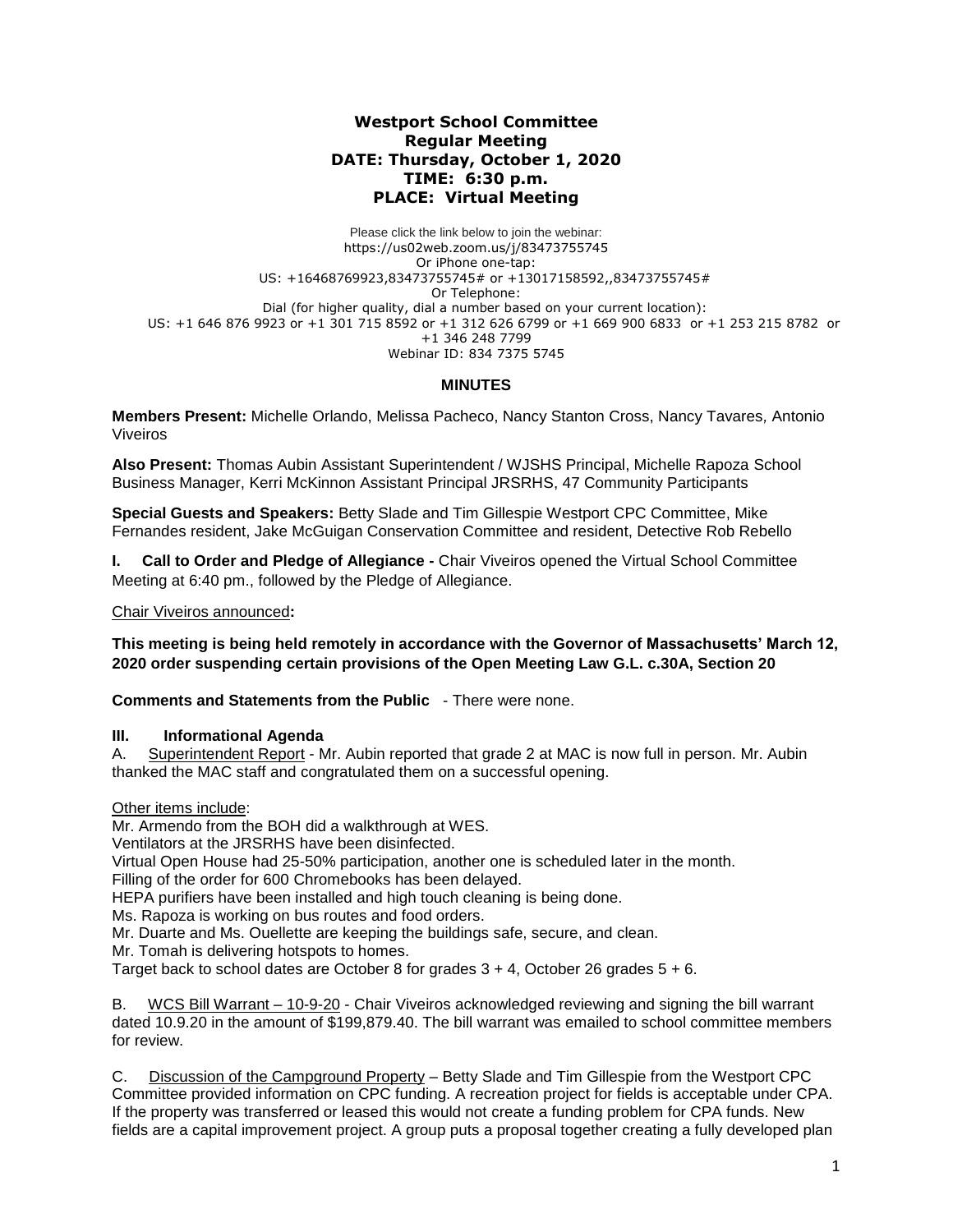and a Project Manager is set up. The proposal needs to be in by the December deadline and there is also one in May. They recommend to come in asap to talk to them for assistance. It would be useful to have walking paths around the playing fields to have more access for community use.

Ms. Stanton Cross Chair of the Campground Committee mentioned they lost a field on the original campus. The Town is hiring an engineer to look at the best use for the land. Fields and crush stone walking path following the natural topography of the fields is being considered. They are also looking into basketball courts, bocce, and pickleball. SBC could pay for the study. The area would be used for schools and recreation for the Town. They are also being mindful for the rest of the community and handicapped accessibility will be added.

D. Discussion of Zoning – Ms. Stanton Cross informed everyone that there will be 2 warrant articles dealing with recreational marijuana.

Mike Fernandes resident shared information on the changes to the zoning bylaws. From 2018 prepared by the Planning Board, cultivation was only allowed with setbacks. 50 ft. / 25 ft. / 25 ft. In 2020, bylaws not prepared by the Planning Board changed the setbacks to 25 ft. / 10 ft. / 6 ft. Odor can travel 1,500 sq. yards which is in reach of the new school being built. Westport Elementary School is only 500 ft. away.

Jake Guigan a member of the Conservation Commission and resident mentioned using the campground site for athletic fields and the building of a beautiful new school may be affected. Looking at the contour map, water travels in a downward motion. Town depends on septic systems and wells which could also be affected. He emphasized that the Zoning Board and Planning Board need to work on appropriate zoning, especially from a natural resources point of view. Mr. Guigan added there is an argument about needing more revenue sources, however this is sacrificing rural character.

Detective Rebello informed everyone on the dangers noted in MA on marijuana edibles enticing to children. Use of vaping devices has also become more accessible to the community. He also spoke on air containment and air pollution.

A motion was made to support a yes vote on Articles 3 and 4. Motion by Pacheco, seconded by Tavares, all were in favor, motion passed 5/0/0

E. Discussion of In-Person School Committee Meetings - Discussion was held on logistics of having inperson meetings. Using the Library Media Center with live streaming to allow the public to tune in was mentioned. Additional cleaning would need to take place before people come in to school in the morning. Consulting with John Rezendes to find out what needs to be done, determining the number of people the room holds, as well as communication with the Board of Health will take place.

A motion was made to table this item.

Motion by Stanton Cross, seconded by Orlando 5/0/0

F. Discussion of District Strategic/District Improvement Plan 2020-2023 - Mr. Aubin is looking to put together a district strategic plan. NEASC evaluation will be coming up. There will be meetings with faculty and staff on smart goals to provide horizontal alignment. SC members will review this plan.

Ms. McKinnon began explaining the vision, theory of action, strategic objectives, and strategic initiatives of the Westport Community School District /Strategic District Improvement Plan 2020-2023.

G. Subcommittee Updates - Ms. Stanton Cross requested the SBC Design Subcommittee look at colors of the school and make the middle and high school wings different colors. Ms. Stanton Cross is urging town residents to attend Town Meeting on October 3 at 10 am. to support the schools. Funding of \$505,000 for school staff, a debt exclusion for the MAC roof and the marijuana question are items that will be presented.

Chair Viveiros reported there is progress outside and inside of the new school building. The project is moving forward on schedule and under budget. To date \$44 million has been paid, \$19 million has been reimbursed from the MSBA with 51% paid to date. Change orders have amounted to \$789,000 and there is \$2.7 million in contingency funds available for change orders. The project is in a good place.